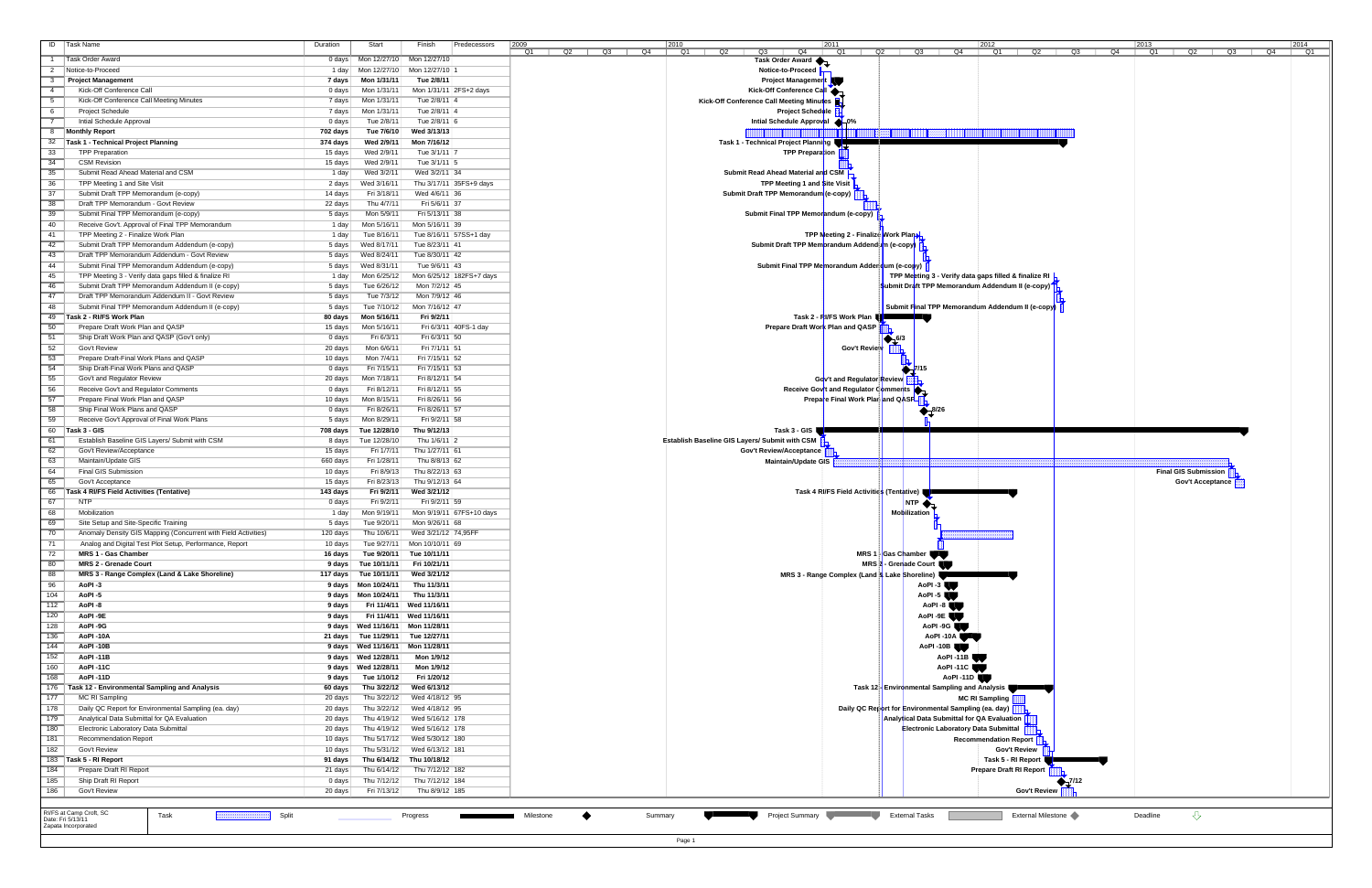| $\blacksquare$<br><b>Task Name</b>                                                                             | Duration          | Start                                                                  | Finish                                 | Predecessors                                         | 2009      |          | 2010     |                 | 2011                              |                                      | 2012<br>2013<br>2014                                                                       |
|----------------------------------------------------------------------------------------------------------------|-------------------|------------------------------------------------------------------------|----------------------------------------|------------------------------------------------------|-----------|----------|----------|-----------------|-----------------------------------|--------------------------------------|--------------------------------------------------------------------------------------------|
| 187<br>Prepare Draft Final RI Report                                                                           | 15 days           | Fri 8/10/12                                                            | Thu 8/30/12   186                      |                                                      | Q1<br>Q2  | Q3<br>Q4 | Q2<br>Q1 | Q3<br>Q4        | Q1                                | Q2<br>$Q3$ $\sqrt{Q4}$               | Q4<br>Q1<br>Q2<br>Q3<br>Q1<br>Q2<br>Q3<br>Q4<br>Q.<br><b>Prepare Draft Final RI Report</b> |
| 188<br>Ship Draft Final RI Report                                                                              | 0 days            | Thu 8/30/12                                                            | Thu 8/30/12 187                        |                                                      |           |          |          |                 |                                   |                                      | $\blacktriangle$ 8/30                                                                      |
| 189<br>Gov't Review / Regulator / Stakeholder Review                                                           | 20 days           | Fri 8/31/12                                                            | Thu 9/27/12 188                        |                                                      |           |          |          |                 |                                   |                                      | Gov't Review / Regulator / Stakeholder Review                                              |
| 190<br>Prepare Final RI Report                                                                                 | 10 days           | Fri 9/28/12                                                            | Thu 10/11/12   189                     |                                                      |           |          |          |                 |                                   |                                      | <b>Prepare Final RI Report</b>                                                             |
| 191<br>Ship Final RI Report<br>192                                                                             | 0 days            | Fri 10/12/12                                                           | Thu 10/11/12 Thu 10/11/12 190          |                                                      |           |          |          |                 |                                   |                                      | $-10/11$                                                                                   |
| Receive Final RI Report Approval<br>193<br>Task 6 - FS Report                                                  | 5 days<br>85 days | Fri 10/19/12                                                           | Thu 10/18/12   191<br>Thu 2/14/13      |                                                      |           |          |          |                 |                                   |                                      | Task 6 - FS Report                                                                         |
| $\overline{194}$<br>Prepare Draft FS Report                                                                    | 20 days           |                                                                        | Fri 10/19/12 Thu 11/15/12 192          |                                                      |           |          |          |                 |                                   |                                      | Prepare Draft FS Report                                                                    |
| 195<br>Ship Draft FS Report                                                                                    | 0 days            |                                                                        | Thu 11/15/12 Thu 11/15/12 194          |                                                      |           |          |          |                 |                                   |                                      |                                                                                            |
| $\overline{196}$<br>Gov't Review                                                                               | 20 days           | Fri 11/16/12                                                           | Thu 12/13/12 195                       |                                                      |           |          |          |                 |                                   |                                      | Gov't Review                                                                               |
| 197<br>Prepare Draft Final FS Report                                                                           | 10 days           |                                                                        | Fri 12/14/12 Thu 12/27/12 196          |                                                      |           |          |          |                 |                                   |                                      | Prepare Draft Final FS Report                                                              |
| $\overline{198}$<br>Ship Draft Final FS Report                                                                 | 0 days            | Thu 12/27/12                                                           | Thu 12/27/12   197                     |                                                      |           |          |          |                 |                                   |                                      | -12/27                                                                                     |
| 199<br>Gov't Review / Regulator / Stakeholder (On-Board Review)<br>$\overline{200}$<br>Prepare Final FS Report | 20 days           | Fri 12/28/12<br>Fri 1/25/13                                            | Thu 1/24/13 198<br>Thu 2/7/13 199      |                                                      |           |          |          |                 |                                   |                                      | Gov't Review / Regulator / Stakeholder (On-Board Review)<br>Prepare Final FS Report        |
| 201<br>Ship Final FS Report                                                                                    | 10 days<br>0 days | Thu 2/7/13                                                             | Thu 2/7/13 200                         |                                                      |           |          |          |                 |                                   |                                      |                                                                                            |
| $\overline{202}$<br>Receive Final FS Report Approval                                                           | 5 days            | Fri 2/8/13                                                             | Thu 2/14/13 201                        |                                                      |           |          |          |                 |                                   |                                      |                                                                                            |
| 203<br>Task 7 - Proposed Plan                                                                                  | 122 days          | Fri 2/15/13                                                            | Mon 8/5/13                             |                                                      |           |          |          |                 |                                   |                                      | Task 7 - Proposed Plan                                                                     |
| $\overline{204}$<br>Prepare Draft Proposed Plan                                                                | 10 days           | Fri 2/15/13                                                            | Thu 2/28/13 202                        |                                                      |           |          |          |                 |                                   |                                      | Prepare Draft Proposed Plan                                                                |
| 205<br>Ship Draft Proposed Plan                                                                                | 0 days            | Thu 2/28/13                                                            | Thu 2/28/13 204                        |                                                      |           |          |          |                 |                                   |                                      |                                                                                            |
| $\overline{206}$<br>Gov't Review                                                                               | 20 days           | Fri 3/1/13                                                             | Thu 3/28/13 205                        |                                                      |           |          |          |                 |                                   |                                      | Gov't Review                                                                               |
| 207<br>Prepare Draft Final Proposed Plan<br>$\overline{208}$                                                   | 10 days           | Fri 3/29/13                                                            | Thu 4/11/13 206                        |                                                      |           |          |          |                 |                                   |                                      | Prepare Draft Final Proposed Plan                                                          |
| Ship Draft Final Proposed Plan<br>209<br><b>Regulator Review</b>                                               | 0 days<br>20 days | Thu 4/11/13<br>Fri 4/12/13                                             | Thu 4/11/13 207<br>Thu 5/9/13 208      |                                                      |           |          |          |                 |                                   |                                      | <b>Regulator Review</b>                                                                    |
| $\overline{210}$<br><b>Respond to Comments</b>                                                                 | 5 days            | Fri 5/10/13                                                            | Thu 5/16/13 209                        |                                                      |           |          |          |                 |                                   |                                      | <b>Respond to Comments</b>                                                                 |
| 211<br>Develop and Distribute Facts Sheets                                                                     | 2 days            | Fri 5/17/13                                                            | Mon 5/20/13 210                        |                                                      |           |          |          |                 |                                   |                                      | Develop and Distribute Facts Sheets                                                        |
| $\overline{212}$<br><b>Public Notice</b>                                                                       | 0 days            | Mon 5/20/13                                                            | Mon 5/20/13 211                        |                                                      |           |          |          |                 |                                   |                                      | <b>Public Notice</b>                                                                       |
| $\overline{213}$<br>Public Meeting w/ Transcriber (aka Public Meeting #3)                                      | 2 days            | Tue 5/28/13                                                            |                                        | Wed 5/29/13 212FS+5 days                             |           |          |          |                 |                                   |                                      |                                                                                            |
| $\overline{214}$<br><b>Public Review Period</b>                                                                | 30 days           | Tue 5/21/13                                                            | Mon 7/1/13 212                         |                                                      |           |          |          |                 |                                   |                                      | <b>Public Review Period</b>                                                                |
| 215<br>Prepare Revised Proposed Plan and Responsiveness Summary                                                | 10 days           | Tue 7/2/13                                                             | Mon 7/15/13 214                        |                                                      |           |          |          |                 |                                   |                                      | Prepare Revised Proposed Plan and Responsiveness Summary                                   |
| $\overline{216}$<br>Submit Revised Proposed Plan and Responsiveness Summary<br>217<br>Gov't Review             | 0 days<br>5 days  | Mon 7/15/13<br>Tue 7/16/13                                             | Mon 7/15/13 215<br>Mon 7/22/13 216     |                                                      |           |          |          |                 |                                   |                                      | $\bullet$ 7/15<br>Gov't Review                                                             |
| $-218$<br>Prepare Final Proposed Plan and Responsiveness Summary                                               | 5 days            | Tue 7/23/13                                                            | Mon 7/29/13 217                        |                                                      |           |          |          |                 |                                   |                                      | Prepare Final Proposed Plan and Responsiveness Summary                                     |
| 219<br>Submit Final Proposed Plan and Responsiveness Summary                                                   | 0 days            | Mon 7/29/13                                                            | Mon 7/29/13 218                        |                                                      |           |          |          |                 |                                   |                                      | -7/29                                                                                      |
| $\overline{220}$<br>Independent Tech. Review (Govt.)                                                           | 5 days            | Tue 7/30/13                                                            | Mon 8/5/13 219                         |                                                      |           |          |          |                 |                                   |                                      | Independent Tech. Review (Govt.)                                                           |
| $\overline{221}$<br>Proposed Plan Approval                                                                     | 0 days            | Mon 8/5/13                                                             | Mon 8/5/13 220                         |                                                      |           |          |          |                 |                                   |                                      | Proposed Plan Approval                                                                     |
| $\overline{222}$<br>Task 8 - Decision Document                                                                 | 70 days           | Tue 8/6/13                                                             | Mon 11/11/13                           |                                                      |           |          |          |                 |                                   |                                      | Task 8 - Decision Document                                                                 |
| $\overline{223}$<br>Prepare Draft Decision Document                                                            | 10 days           | Tue 8/6/13                                                             | Mon 8/19/13 221                        |                                                      |           |          |          |                 |                                   |                                      | <b>Prepare Draft Decision Document</b>                                                     |
| $\overline{224}$<br>Submit Draft Decision Document                                                             | 0 days            | Mon 8/19/13                                                            | Mon 8/19/13 223                        |                                                      |           |          |          |                 |                                   |                                      |                                                                                            |
| 225<br>Gov't Review<br>$\overline{226}$<br>Prepare Draft Final Decision Document                               | 20 days<br>5 days | Tue 8/20/13<br>Tue 9/17/13                                             | Mon 9/16/13 224<br>Mon 9/23/13 225     |                                                      |           |          |          |                 |                                   |                                      | Gov't Review<br><b>Prepare Draft Final Decision Document</b>                               |
| $\overline{227}$<br>Submit Draft Final Decision Document                                                       | 0 days            | Mon 9/23/13                                                            | Mon 9/23/13 226                        |                                                      |           |          |          |                 |                                   |                                      | 9/23                                                                                       |
| $\overline{228}$<br>Gov't Review                                                                               | 20 days           | Tue 9/24/13                                                            | Mon 10/21/13 227                       |                                                      |           |          |          |                 |                                   |                                      | <b>Gov't Review</b>                                                                        |
| 229<br><b>Public Notice</b>                                                                                    | 0 days            | Mon 10/21/13 Mon 10/21/13 228                                          |                                        |                                                      |           |          |          |                 |                                   |                                      | Public Notice                                                                              |
| $\overline{230}$<br><b>Distribute Facts Sheets</b>                                                             | 0 days            |                                                                        | Mon 10/21/13 Mon 10/21/13 229          |                                                      |           |          |          |                 |                                   |                                      | Distribute Facts Sheets                                                                    |
| 231<br>Prepare Final Decision Document                                                                         | 5 days            |                                                                        | Tue 10/22/13 Mon 10/28/13 230          |                                                      |           |          |          |                 |                                   |                                      | <b>Prepare Final Decision Document</b>                                                     |
| 232<br>Submit Final Decision Document<br>233<br>Gov't Review/Acceptance                                        | 0 days            | Mon 10/28/13 Mon 10/28/13 231<br>10 days Tue 10/29/13 Mon 11/11/13 232 |                                        |                                                      |           |          |          |                 |                                   |                                      | 10/28<br>Gov't Review/Acceptance                                                           |
| $\overline{234}$<br>Task 9 - Community Relations Support                                                       | 428 days          | Mon 10/17/11                                                           | Wed 6/5/13                             |                                                      |           |          |          |                 |                                   | Task 9 - Community Relations Support |                                                                                            |
| 235<br>Prep for Public Meeting                                                                                 | 7 days            | Mon 10/17/11 Tue 10/25/11 263                                          |                                        |                                                      |           |          |          |                 |                                   | Pres for Public Meeting              |                                                                                            |
| $\overline{236}$<br><b>Pre-Public Meeting Materials</b>                                                        | 1 day             | Wed 11/9/11                                                            |                                        | Wed 11/9/11 238FS-15 days                            |           |          |          |                 |                                   | <b>Pre-Public Meeting Materials</b>  |                                                                                            |
| $\overline{237}$<br><b>Public Meeting Materials</b>                                                            | 1 day             |                                                                        | Mon 11/21/11 Mon 11/21/11 238FS-7 days |                                                      |           |          |          |                 |                                   | Public Meeting Materials             |                                                                                            |
| $\overline{238}$<br>Public Meeting #1                                                                          | 2 days            | Mon 11/28/11                                                           |                                        | Tue 11/29/11 235FS+23 days                           |           |          |          |                 |                                   | Public Meeting #1                    |                                                                                            |
| 239<br>Prepare Public Meeting Report<br>$\overline{240}$<br>Submit Public Meeting Report                       | 5 days            | Wed 11/30/11<br>Tue 12/6/11                                            | Tue 12/6/11 238<br>Tue 12/6/11 239     |                                                      |           |          |          |                 |                                   | <b>Prepare Public Meeting Report</b> |                                                                                            |
| 241<br>Prep for Public Meeting                                                                                 | 0 days<br>5 days  | Fri 9/28/12                                                            | Thu 10/4/12 189                        |                                                      |           |          |          |                 |                                   | $\bullet$ 12/6                       | <b>Prep for Public Meeting</b>                                                             |
| $\overline{242}$<br>Pre-Public Meeting Materials                                                               | 1 day             | Wed 10/17/12 Wed 10/17/12 244FS-15 days                                |                                        |                                                      |           |          |          |                 |                                   |                                      | Pre-Public Meeting Materials                                                               |
| 243<br><b>Public Meeting Materials</b>                                                                         | 1 day             |                                                                        | Mon 10/29/12 Mon 10/29/12 244FS-7 days |                                                      |           |          |          |                 |                                   |                                      | <b>Public Meeting Materials</b>                                                            |
| $\overline{244}$<br>Public Meeting #2                                                                          | 2 days            | Mon 11/5/12                                                            |                                        | Tue 11/6/12 241FS+21 days                            |           |          |          |                 |                                   |                                      | <b>Public Meeting #2</b>                                                                   |
| 245<br>Prepare Public Meeting Report                                                                           | 5 days            | Wed 11/7/12                                                            | Tue 11/13/12 244                       |                                                      |           |          |          |                 |                                   |                                      | <b>Prepare Public Meeting Report</b>                                                       |
| $\overline{246}$<br>Submit Public Meeting Report                                                               | 0 days            | Tue 11/13/12                                                           | Tue 11/13/12 245                       |                                                      |           |          |          |                 |                                   |                                      | ▶ 11/13                                                                                    |
| $\overline{247}$<br>Prep for Public Meeting to Present Proposed Plan<br>$\overline{248}$                       | 5 days            | Fri 4/19/13                                                            |                                        | Thu 4/25/13 250FS-29 days                            |           |          |          |                 |                                   |                                      | Prep for Public Meeting to Present Proposed Plan                                           |
| Pre-Public Meeting Materials<br>249<br><b>Public Meeting Materials</b>                                         | 1 day<br>1 day    | Thu 5/9/13<br>Tue 5/21/13                                              |                                        | Thu 5/9/13 250FS-15 days<br>Tue 5/21/13 250FS-7 days |           |          |          |                 |                                   |                                      | Pre-Public Meeting Materials<br><b>Public Meeting Materials</b>                            |
| $\overline{250}$<br>Public Meeting #3 to Present Proposed Plan                                                 | 2 days            | Tue 5/28/13                                                            | Wed 5/29/13 213SS                      |                                                      |           |          |          |                 |                                   |                                      | Public Meeting #3 to Present Proposed Plan                                                 |
| 251<br>Prepare Public Meeting Report                                                                           | 5 days            | Thu 5/30/13                                                            | Wed 6/5/13 250                         |                                                      |           |          |          |                 |                                   |                                      | <b>Prepare Public Meeting Report</b>                                                       |
| 252<br>Submit Public Meeting Report                                                                            | 0 days            | Wed 6/5/13                                                             | Wed 6/5/13 251                         |                                                      |           |          |          |                 |                                   |                                      | 6/5                                                                                        |
| $\overline{253}$<br>Task 10 - Public Involvement Plan                                                          | 75 days           | Mon 7/4/11                                                             | Fri 10/14/11                           |                                                      |           |          |          |                 | Task 10 - Public Involvement Plan |                                      |                                                                                            |
| 254<br>Prepare Draft PIP                                                                                       | 15 days           | Mon 7/4/11                                                             | Fri 7/22/11 52                         |                                                      |           |          |          |                 | Prepare Dratt PIP                 |                                      |                                                                                            |
| 255<br>Submit Draft PIP<br>$\overline{256}$<br>Independent Tech. Review (Govt.)                                | 0 days<br>15 days | Fri 7/22/11<br>Mon 7/25/11                                             | Fri 7/22/11 254<br>Fri 8/12/11 255     |                                                      |           |          |          |                 |                                   | -7/22                                |                                                                                            |
| 257<br>Prepare Draft Final PIP                                                                                 | 10 days           | Mon 8/15/11                                                            | Fri 8/26/11 256                        |                                                      |           |          |          |                 | Independent Tech. Review (Govt.)  | <b>Prepare Draft Final PIP</b>       |                                                                                            |
| $\overline{258}$<br>Submit Draft Final PIP                                                                     | 0 days            | Fri 8/26/11                                                            | Fri 8/26/11 257                        |                                                      |           |          |          |                 |                                   | $\bigoplus 8/26$                     |                                                                                            |
|                                                                                                                |                   |                                                                        |                                        |                                                      |           |          |          |                 |                                   |                                      |                                                                                            |
| RI/FS at Camp Croft, SC<br>Split<br>Task                                                                       |                   |                                                                        | Progress                               |                                                      | Milestone | Summary  |          | Project Summary | - 1                               | <b>External Tasks</b>                | ⇩<br>External Milestone<br>Deadline                                                        |
| Date: Fri 5/13/11<br>Zapata Incorporated                                                                       |                   |                                                                        |                                        |                                                      |           |          |          |                 |                                   |                                      |                                                                                            |
|                                                                                                                |                   |                                                                        |                                        |                                                      |           |          | Page 2   |                 |                                   |                                      |                                                                                            |